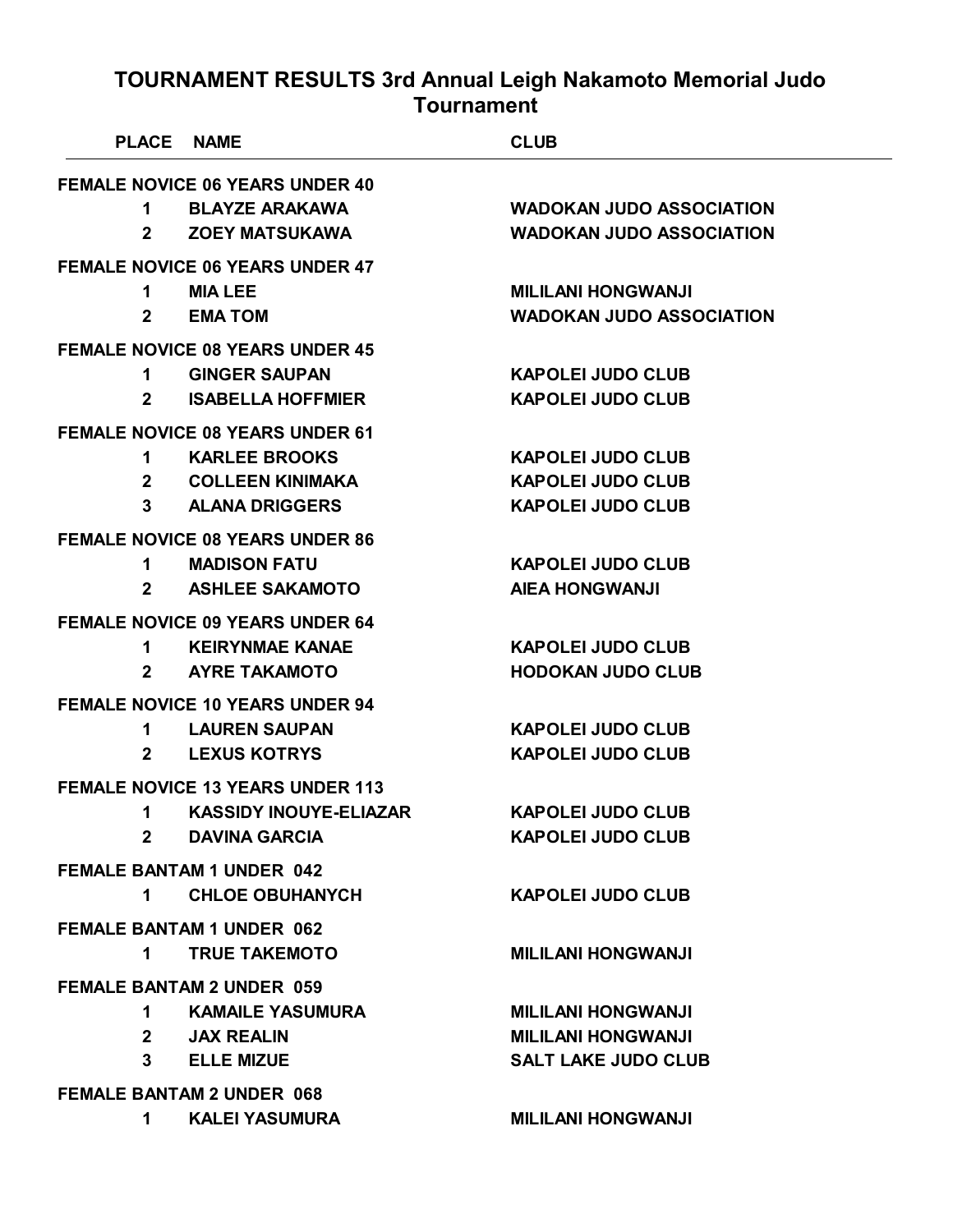| PLACE NAME     |                                         | <b>CLUB</b>                           |
|----------------|-----------------------------------------|---------------------------------------|
|                | <b>FEMALE INTERMEDIATE 1 UNDER 057</b>  |                                       |
| 1              | <b>KAYLA SHOTA</b>                      | <b>SALT LAKE JUDO CLUB</b>            |
| $\mathbf{2}$   | <b>CAETLIN DIAS</b>                     | <b>MAKIKI SEIDOKAN JUDO CLUB</b>      |
| 3              | <b>TEALYN LEU</b>                       | <b>HODOKAN JUDO CLUB</b>              |
|                | <b>FEMALE INTERMEDIATE 1 UNDER 066</b>  |                                       |
| 1.             | <b>ERIN HIKIJI</b>                      | <b>MILILANI HONGWANJI</b>             |
| $2^{\sim}$     | <b>AERIN DIAS</b>                       | <b>MAKIKI SEIDOKAN JUDO CLUB</b>      |
| $\mathbf{3}$   | <b>JEYLAN ARAKAWA</b>                   | <b>WADOKAN JUDO ASSOCIATION</b>       |
|                | <b>FEMALE INTERMEDIATE 1 UNDER 084</b>  |                                       |
| 1              | <b>TARYN TITCOMB</b>                    | <b>PEARL CITY HONGWANJI JUDO CLUB</b> |
| $\mathbf{2}$   | <b>ANNABELLA GAMBITO</b>                | <b>SHOBUKAN</b>                       |
| 3              | <b>MANAMI SATO</b>                      | <b>HODOKAN JUDO CLUB</b>              |
|                | <b>FEMALE INTERMEDIATE 1 UNDER 095</b>  |                                       |
| 1              | <b>DREAM TAKEMOTO</b>                   | <b>MILILANI HONGWANJI</b>             |
|                | <b>FEMALE INTERMEDIATE 2 UNDER 075</b>  |                                       |
| 1              | <b>TAYLOR ANNE ARAKAKI</b>              | <b>SALT LAKE JUDO CLUB</b>            |
| $2^{\sim}$     | <b>MEGEN HORIUCHI</b>                   | <b>MILILANI YMCA</b>                  |
| 3              | <b>ABIGAIL KUNG</b>                     | <b>WADOKAN JUDO ASSOCIATION</b>       |
|                | <b>FEMALE INTERMEDIATE 2 UNDER 084</b>  |                                       |
| 1              | <b>ASHLYN DO</b>                        | <b>SALT LAKE JUDO CLUB</b>            |
| $\mathbf{2}$   | <b>KAYCIE TANIMOTO</b>                  | <b>MILILANI HONGWANJI</b>             |
|                | <b>FEMALE INTERMEDIATE 2 UNDER 106</b>  |                                       |
| 1              | <b>SKYE REALIN</b>                      | <b>MILILANI HONGWANJI</b>             |
| $\mathbf{2}$   | <b>REYNELL ARAKAWA</b>                  | <b>WADOKAN JUDO ASSOCIATION</b>       |
|                | <b>FEMALE INTERMEDIATE 2 UNDER 117+</b> |                                       |
| $\mathbf 1$    | <b>POMAIKA'I KAMA</b>                   | <b>MILILANI HONGWANJI</b>             |
|                | <b>FEMALE JUVENILE A UNDER 097</b>      |                                       |
| 1              | <b>JORDYN ANGELO</b>                    | <b>KAPOLEI JUDO CLUB</b>              |
| 2 <sup>1</sup> | SYDNI KIM                               | <b>MILILANI YMCA</b>                  |
| 3              | <b>ERICA HIGA</b>                       | PEARL CITY HONGWANJI JUDO CLUB        |
|                | <b>FEMALE JUVENILE B UNDER 114</b>      |                                       |
| 1              | <b>ANNE PLATT</b>                       | <b>KAPOLEI JUDO CLUB</b>              |
| $2^{\circ}$    | <b>KELSIE FUJIWARA</b>                  | <b>SALT LAKE JUDO CLUB</b>            |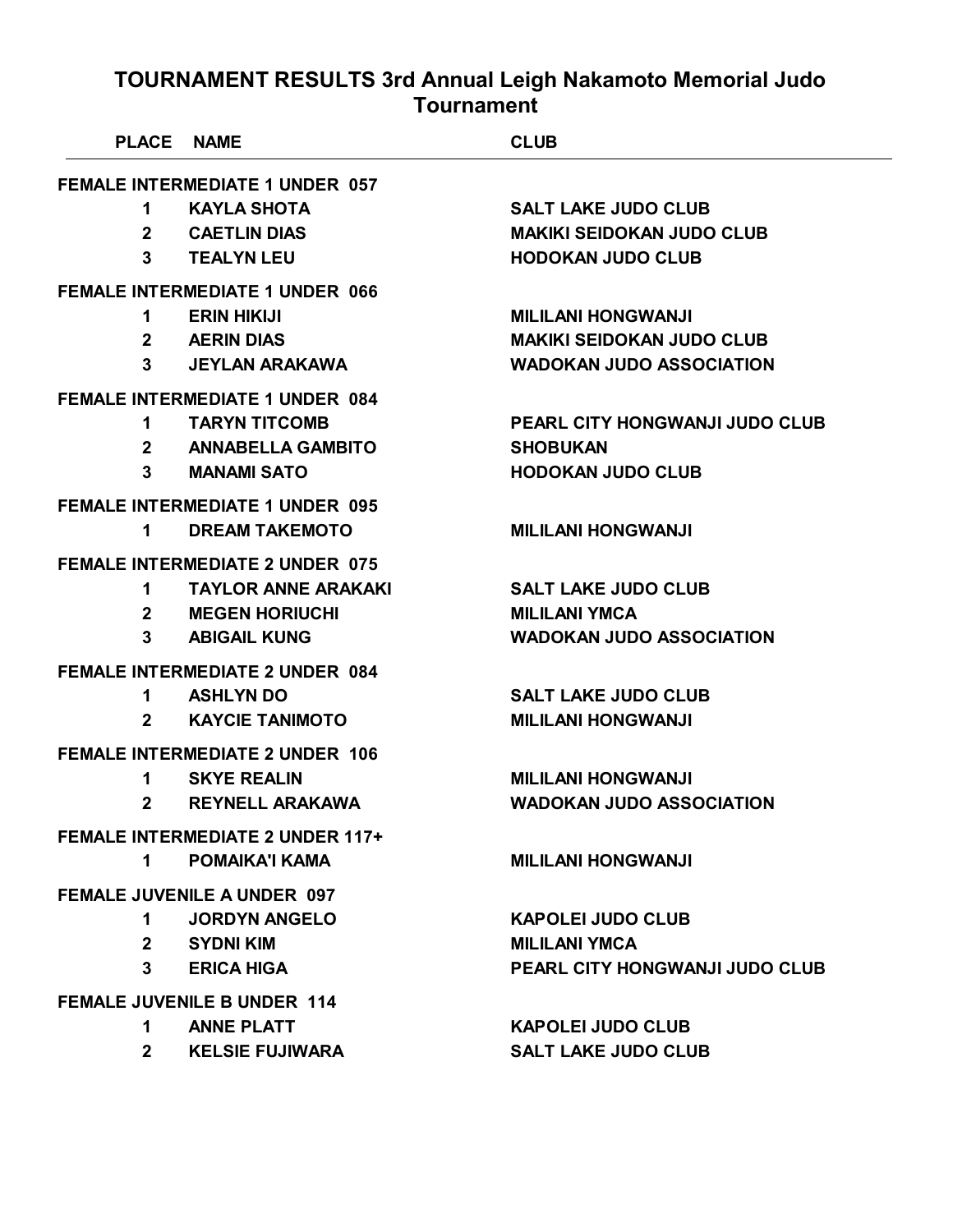| <b>PLACE</b>                         | <b>NAME</b>                          | <b>CLUB</b>                           |  |
|--------------------------------------|--------------------------------------|---------------------------------------|--|
|                                      | <b>FEMALE JUVENILE B UNDER 125</b>   |                                       |  |
| 1                                    | <b>ZOE TATEYAMA</b>                  | PEARL CITY HONGWANJI JUDO CLUB        |  |
| $\mathbf{2}$                         | <b>PAIGE HAMADA</b>                  | <b>MILILANI HONGWANJI</b>             |  |
|                                      | <b>FEMALE JUVENILE B UNDER 139</b>   |                                       |  |
| 1                                    | <b>KEAHE'ALAILANI TAKUSHI</b>        | <b>KAPOLEI JUDO CLUB</b>              |  |
| $\mathbf{2}$                         | <b>COURTNEY GIMA</b>                 | <b>MILILANI JUDO ACADEMY</b>          |  |
|                                      | <b>FEMALE JUVENILE B UNDER 154+</b>  |                                       |  |
| 1                                    | <b>KAMALEI MARROTTE</b>              | <b>MILILANI JUDO ACADEMY</b>          |  |
|                                      | <b>FEMALE JUVENILE C UNDER 154</b>   |                                       |  |
| 1                                    | <b>SHAENA PERALTO</b>                | <b>MILILANI YMCA</b>                  |  |
| $\mathbf{2}$                         | <b>TAYLOR HIGA</b>                   | <b>MAKIKI SEIDOKAN JUDO CLUB</b>      |  |
| 3                                    | <b>ALLEONORE IGVIN</b>               | <b>PEARL CITY HONGWANJI JUDO CLUB</b> |  |
|                                      | <b>MALE NOVICE 04 YEARS UNDER 34</b> |                                       |  |
| 1                                    | <b>ELI OSHIRO</b>                    | <b>AIEA HONGWANJI</b>                 |  |
|                                      | <b>MALE NOVICE 06 YEARS UNDER 45</b> |                                       |  |
| 1                                    | <b>ELLIOT CHAI</b>                   | <b>PEARL CITY HONGWANJI JUDO CLUB</b> |  |
| $\mathbf{2}$                         | <b>ELI SUAN</b>                      | <b>HODOKAN JUDO CLUB</b>              |  |
| 3                                    | <b>RYLEN NAVARRO</b>                 | <b>MILILANI JUDO ACADEMY</b>          |  |
|                                      | <b>MALE NOVICE 06 YEARS UNDER 49</b> |                                       |  |
| 1                                    | <b>DALLAS BROOKS</b>                 | <b>KAPOLEI JUDO CLUB</b>              |  |
| $\mathbf{2}$                         | <b>GAVIN BUELOW</b>                  | <b>HODOKAN JUDO CLUB</b>              |  |
| 3                                    | <b>MICAH DUNN</b>                    | <b>HODOKAN JUDO CLUB</b>              |  |
|                                      | <b>MALE NOVICE 06 YEARS UNDER 59</b> |                                       |  |
| 1                                    | <b>LINKIN APANA</b>                  | PEARL CITY HONGWANJI JUDO CLUB        |  |
| $2^{\sim}$                           | <b>GM BUTAC</b>                      | <b>SHOBUKAN</b>                       |  |
| $3^{\circ}$                          | <b>ETHAN OSHIRO</b>                  | <b>AIEA HONGWANJI</b>                 |  |
| <b>MALE NOVICE 06 YEARS UNDER 76</b> |                                      |                                       |  |
| $1 \quad$                            | <b>KAI MURATA</b>                    | <b>SALT LAKE JUDO CLUB</b>            |  |
| $2^{\circ}$                          | <b>EVERETT OSHIRO</b>                | <b>AIEA HONGWANJI</b>                 |  |
| <b>MALE NOVICE 08 YEARS UNDER 52</b> |                                      |                                       |  |
| 1.                                   | <b>LANDON IMAMURA</b>                | PEARL CITY HONGWANJI JUDO CLUB        |  |
| $\mathbf{2}$                         | <b>DYLAN TERADA</b>                  | <b>WADOKAN JUDO ASSOCIATION</b>       |  |
|                                      |                                      |                                       |  |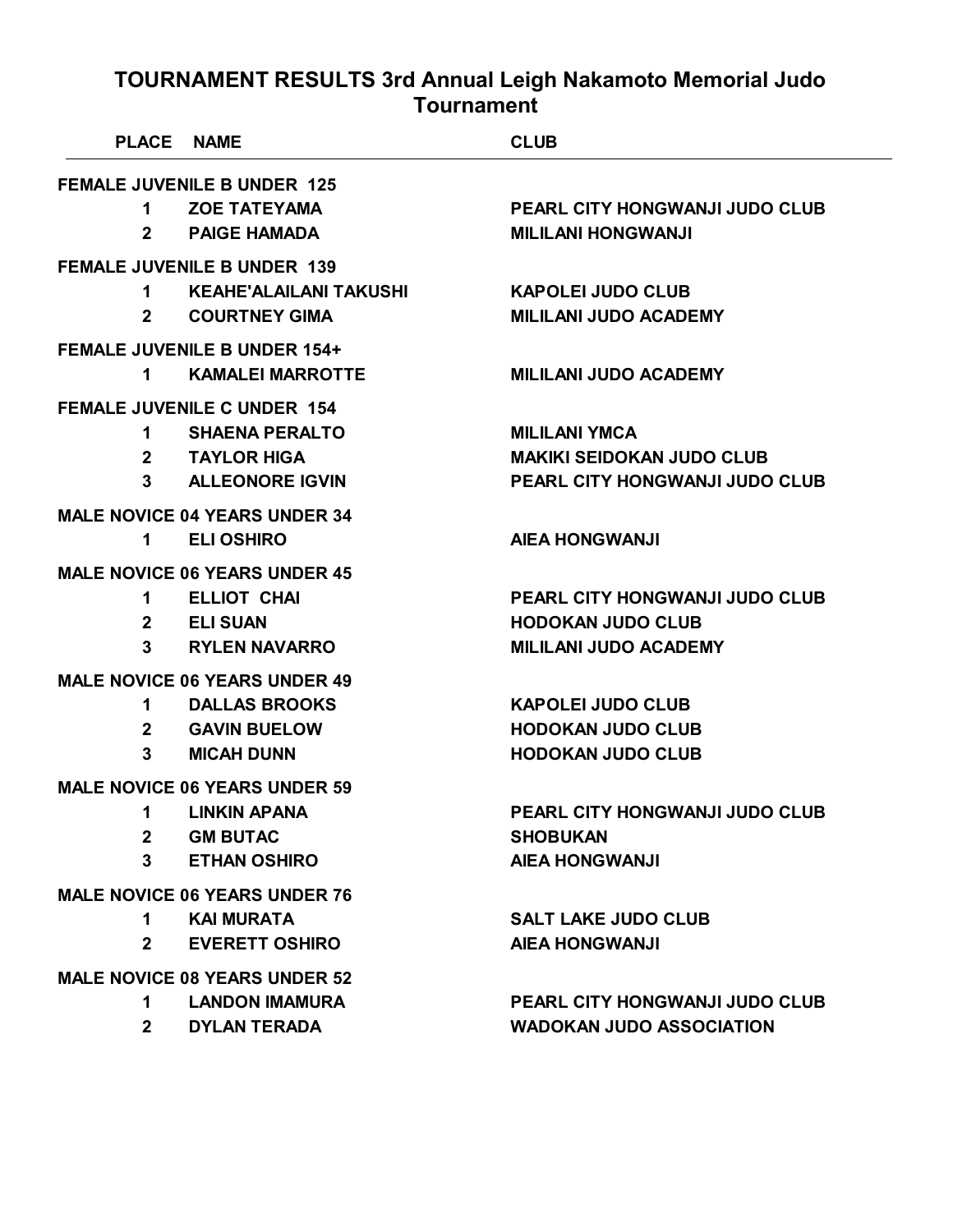| <b>PLACE NAME</b>               |                                       | <b>CLUB</b>                           |
|---------------------------------|---------------------------------------|---------------------------------------|
|                                 | <b>MALE NOVICE 09 YEARS UNDER 66</b>  |                                       |
| $\mathbf 1$                     | <b>NOAH UYEHARA</b>                   | <b>HODOKAN JUDO CLUB</b>              |
| $\mathbf{2}$                    | <b>DREW TAMASAKA</b>                  | PEARL CITY HONGWANJI JUDO CLUB        |
|                                 | 3 ARON PERALTA                        | <b>KAPOLEI JUDO CLUB</b>              |
|                                 | <b>MALE NOVICE 09 YEARS UNDER 97</b>  |                                       |
| 1.                              | <b>TATE KODAMA</b>                    | <b>WADOKAN JUDO ASSOCIATION</b>       |
|                                 | <b>MALE NOVICE 10 YEARS UNDER 75</b>  |                                       |
|                                 | 1 ELIJAH BELMARES                     | <b>KAPOLEI JUDO CLUB</b>              |
|                                 | 2 JOEY GRIFFITHS                      | <b>KAILUA PAL JUDO CLUB</b>           |
|                                 | 3 JACK UESATO                         | <b>KAPOLEI JUDO CLUB</b>              |
|                                 | <b>MALE NOVICE 13 YEARS UNDER 132</b> |                                       |
|                                 | 1 EZEKIEL GARCIA                      | <b>KAPOLEI JUDO CLUB</b>              |
|                                 | 2 ANTONIO OYADOMARI                   | <b>KAPOLEI JUDO CLUB</b>              |
|                                 | <b>MALE NOVICE 14 YEARS UNDER 108</b> |                                       |
| 1                               | <b>JONAH AHYAT</b>                    | <b>AIEA HONGWANJI</b>                 |
| <b>MALE BANTAM 1 UNDER 051</b>  |                                       |                                       |
|                                 | 1 WYATT LEE                           | <b>SHOBUKAN</b>                       |
|                                 | 2 BRADY LAU                           | <b>MILILANI HONGWANJI</b>             |
| $3^{\circ}$                     | <b>DANIEL LIN</b>                     | <b>MILILANI JUDO ACADEMY</b>          |
| <b>MALE BANTAM 2 UNDER 051</b>  |                                       |                                       |
| $\mathbf 1$                     | <b>LOGAN LAU</b>                      | <b>SALT LAKE JUDO CLUB</b>            |
|                                 | 2 DYLAN AIPOLANI                      | <b>MILILANI JUDO ACADEMY</b>          |
| $3^{\circ}$                     | <b>ETHAN CRUZ</b>                     | <b>MILILANI SEIDOKAN JUDO CLUB</b>    |
| <b>MALE BANTAM 2 UNDER 059</b>  |                                       |                                       |
| 1.                              | <b>NIKOLAUS SCHNEIDER</b>             | <b>MILILANI HONGWANJI</b>             |
| $\mathbf{2}$                    | <b>TANNER ARAKAKI</b>                 | <b>SALT LAKE JUDO CLUB</b>            |
| 3                               | <b>JONATHAN TERAMOTO</b>              | <b>MILILANI HONGWANJI</b>             |
| <b>MALE BANTAM 2 UNDER 068</b>  |                                       |                                       |
| 1.                              | <b>XANDER EROLIN</b>                  | <b>MILILANI HONGWANJI</b>             |
| $\mathbf{2}$                    | <b>DARIEUS PAVAO</b>                  | <b>PEARL CITY HONGWANJI JUDO CLUB</b> |
| <b>MALE BANTAM 2 UNDER 077+</b> |                                       |                                       |
| 1.                              | <b>CORY "CJ" JUDD</b>                 | <b>MILILANI HONGWANJI</b>             |
| $2^{\circ}$                     | <b>LANDON UJIMORI</b>                 | <b>KAPOLEI JUDO CLUB</b>              |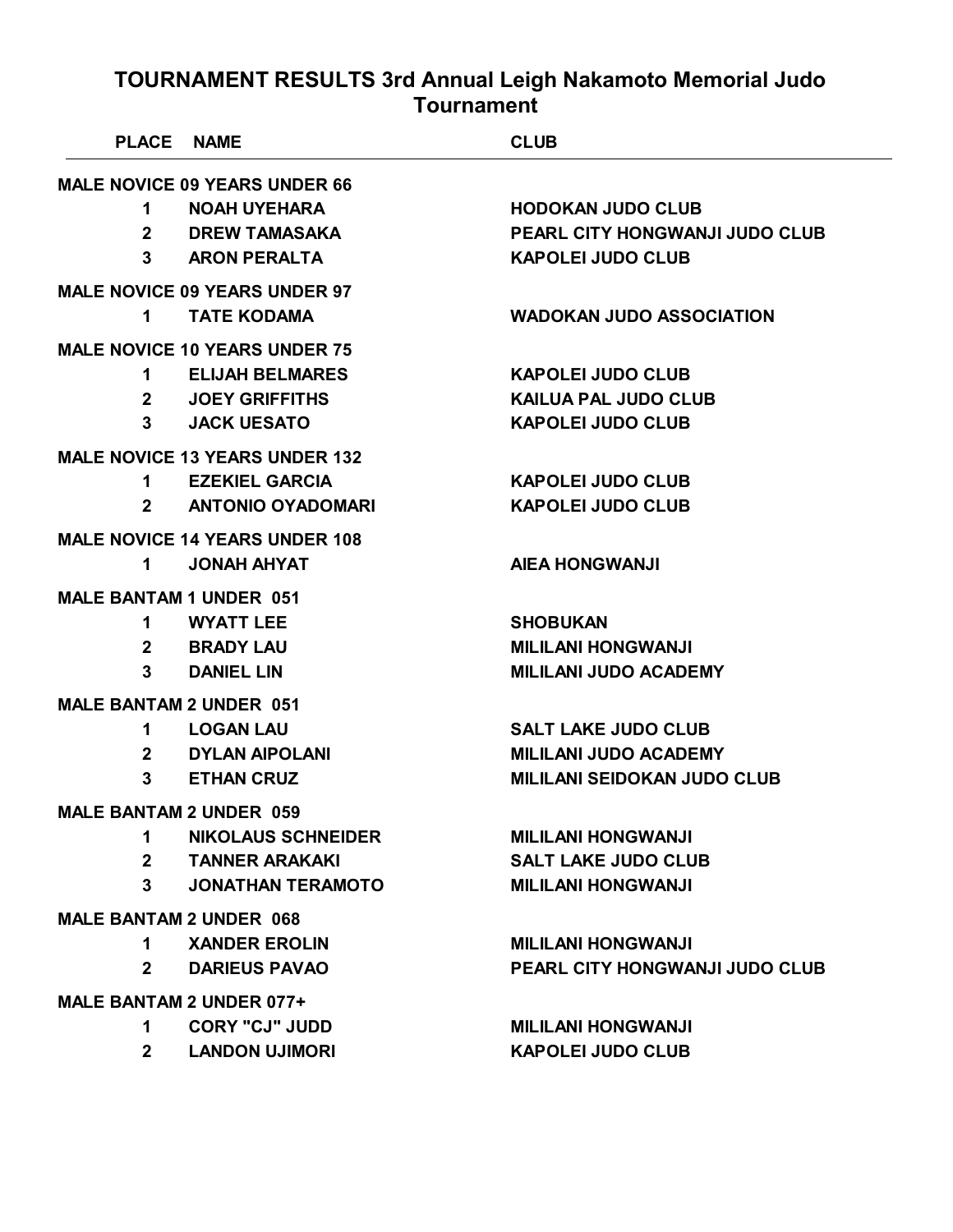|              | PLACE NAME                            | <b>CLUB</b>                           |
|--------------|---------------------------------------|---------------------------------------|
|              | <b>MALE INTERMEDIATE 1 UNDER 057</b>  |                                       |
| 1            | KAMAKANI HAMASAKI                     | <b>PEARL CITY HONGWANJI JUDO CLUB</b> |
| $\mathbf{2}$ | <b>JOSHUA ESTABILIO</b>               | <b>SALT LAKE JUDO CLUB</b>            |
| 3            | <b>KEN HIROHATA</b>                   | <b>MILILANI SEIDOKAN JUDO CLUB</b>    |
|              | <b>MALE INTERMEDIATE 1 UNDER 066</b>  |                                       |
| 1            | <b>ZACHARY-PONO NARCISO</b>           | <b>PEARL CITY HONGWANJI JUDO CLUB</b> |
| $\mathbf{2}$ | <b>JAKE EVAN GINOZA</b>               | <b>MILILANI HONGWANJI</b>             |
| $\mathbf{3}$ | <b>CARSON KIM</b>                     | <b>MILILANI HONGWANJI</b>             |
|              | <b>MALE INTERMEDIATE 1 UNDER 075</b>  |                                       |
| 1            | <b>MATTHEW NAKAMA</b>                 | <b>HODOKAN JUDO CLUB</b>              |
| $\mathbf{2}$ | <b>AYDEN CORONIL</b>                  | <b>PEARL CITY HONGWANJI JUDO CLUB</b> |
| 3            | <b>HUNTER LEU</b>                     | <b>HODOKAN JUDO CLUB</b>              |
|              | <b>MALE INTERMEDIATE 1 UNDER 084</b>  |                                       |
| 1            | <b>BRADY LEE</b>                      | <b>MILILANI HONGWANJI</b>             |
| $\mathbf{2}$ | <b>TRAVIS PEREZ JR.</b>               | <b>SHOBUKAN</b>                       |
|              | <b>MALE INTERMEDIATE 1 UNDER 095</b>  |                                       |
| 1            | <b>TANNER HIGA</b>                    | <b>MAKIKI SEIDOKAN JUDO CLUB</b>      |
| $\mathbf{2}$ | <b>DYLAN DEASIS</b>                   | <b>MILILANI JUDO ACADEMY</b>          |
|              | <b>MALE INTERMEDIATE 1 UNDER 095+</b> |                                       |
| 1            | <b>RODSTAN SALANGDRON</b>             | <b>KAPOLEI JUDO CLUB</b>              |
| $\mathbf{2}$ | <b>ANDREAS SCHNEIDER</b>              | <b>MILILANI HONGWANJI</b>             |
| 3            | <b>AIDDAN TANG</b>                    | <b>SHOBUKAN</b>                       |
|              | <b>MALE INTERMEDIATE 2 UNDER 068</b>  |                                       |
| 1            | <b>KEANE ESCABA</b>                   | <b>PEARL CITY HONGWANJI JUDO CLUB</b> |
| $\mathbf{2}$ | <b>TATE ARAKAKI</b>                   | <b>SALT LAKE JUDO CLUB</b>            |
| 3            | <b>RAIDEN BERNAL</b>                  | <b>MILILANI JUDO ACADEMY</b>          |
|              | <b>MALE INTERMEDIATE 2 UNDER 075</b>  |                                       |
| 1            | <b>JAMES LUM</b>                      | <b>MILILANI HONGWANJI</b>             |
| $2 \square$  | <b>JAMES MATSUKAWA</b>                | <b>WADOKAN JUDO ASSOCIATION</b>       |
|              | <b>MALE INTERMEDIATE 2 UNDER 084</b>  |                                       |
| $\mathbf 1$  | <b>JOSEPH CHINEN</b>                  | <b>PEARL CITY HONGWANJI JUDO CLUB</b> |
| $2 \quad$    | <b>TATE TAMAYE</b>                    | <b>KAILUA PAL JUDO CLUB</b>           |
|              | <b>MALE INTERMEDIATE 2 UNDER 092</b>  |                                       |
| $\mathbf 1$  | <b>RODAN SALANGDRON</b>               | <b>KAPOLEI JUDO CLUB</b>              |
| $2^{\circ}$  | <b>JALEN RAMOS</b>                    | <b>MILILANI HONGWANJI</b>             |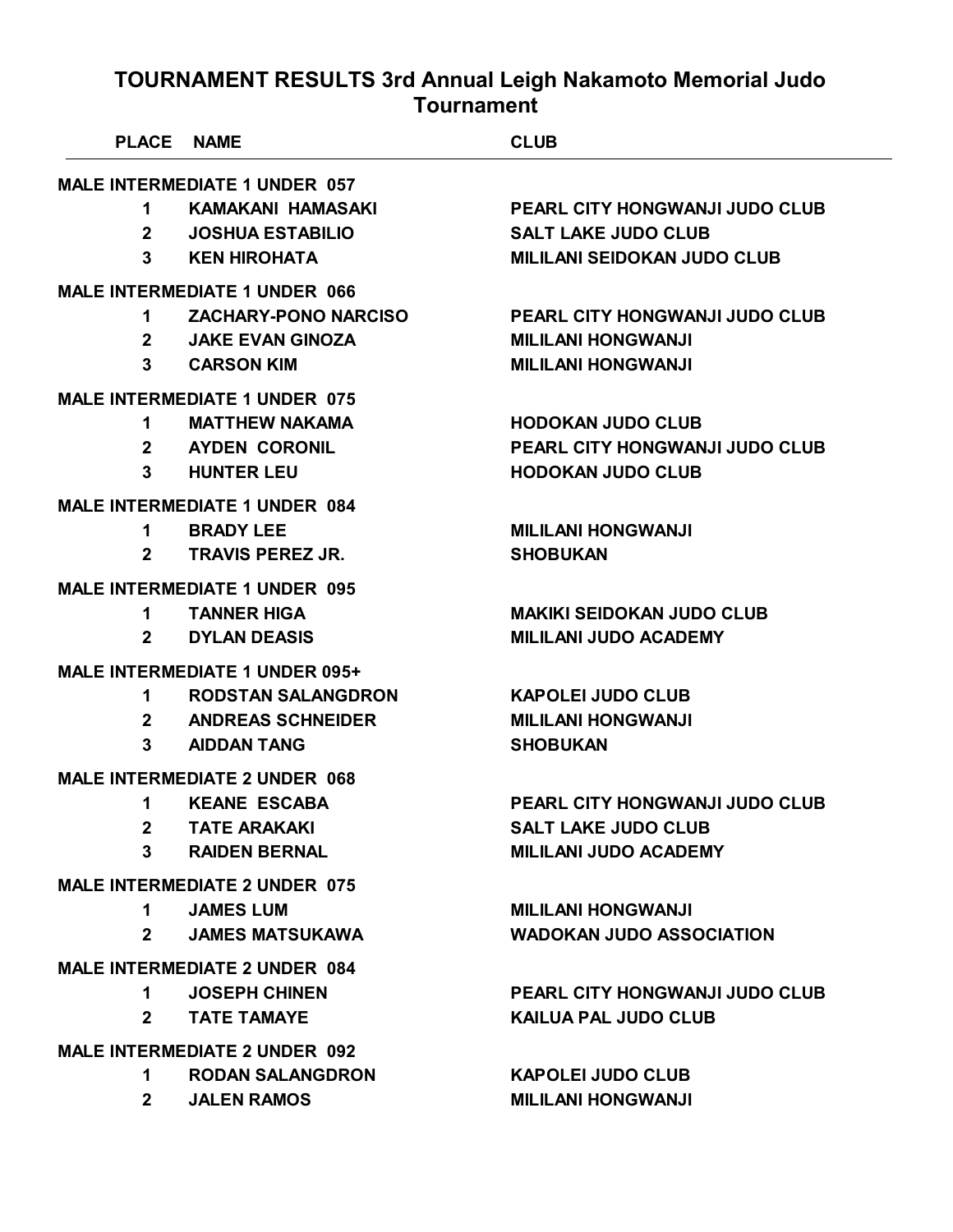| <b>PLACE</b>                         | <b>NAME</b>                           | <b>CLUB</b>                           |  |
|--------------------------------------|---------------------------------------|---------------------------------------|--|
| <b>MALE INTERMEDIATE 2 UNDER 106</b> |                                       |                                       |  |
| 1                                    | <b>GRAYSON FERREIRA</b>               | <b>KAPOLEI JUDO CLUB</b>              |  |
| $\mathbf{2}^{\mathsf{-}}$            | <b>THOMAS BARROS</b>                  | <b>KAILUA PAL JUDO CLUB</b>           |  |
| $\mathbf{3}$                         | <b>JAKE BRETT</b>                     | <b>PEARL CITY HONGWANJI JUDO CLUB</b> |  |
|                                      | <b>MALE INTERMEDIATE 2 UNDER 117</b>  |                                       |  |
| 1                                    | <b>JD MERCADO</b>                     | <b>KAPOLEI JUDO CLUB</b>              |  |
|                                      | <b>MALE INTERMEDIATE 2 UNDER 117+</b> |                                       |  |
| 1                                    | <b>KAINOA TITCOMB</b>                 | <b>PEARL CITY HONGWANJI JUDO CLUB</b> |  |
| $\mathbf{2}$                         | <b>RAYSEN MOTOYAMA</b>                | <b>MILILANI HONGWANJI</b>             |  |
| 3                                    | <b>ORION MANIBUSAN</b>                | <b>SALT LAKE JUDO CLUB</b>            |  |
|                                      | <b>MALE JUVENILE A UNDER 097</b>      |                                       |  |
| 1                                    | NICHOLAS-NAINOA NARCISO               | <b>PEARL CITY HONGWANJI JUDO CLUB</b> |  |
| $2^{\circ}$                          | <b>MITCHELL FUNASAKI</b>              | <b>MILILANI HONGWANJI</b>             |  |
| $\mathbf{3}$                         | <b>KAMAEHU MARROTTE</b>               | <b>MILILANI JUDO ACADEMY</b>          |  |
|                                      | <b>MALE JUVENILE A UNDER 106</b>      |                                       |  |
| 1                                    | <b>EVAN NISHIDA</b>                   | <b>HODOKAN JUDO CLUB</b>              |  |
| $\mathbf{2}$                         | <b>EVERETT SUZUKI</b>                 | <b>PEARL CITY HONGWANJI JUDO CLUB</b> |  |
| 3                                    | <b>TANNER TAMAYE</b>                  | <b>KAILUA PAL JUDO CLUB</b>           |  |
|                                      | <b>MALE JUVENILE A UNDER 141+</b>     |                                       |  |
| 1                                    | <b>JETT BERNAL</b>                    | <b>MILILANI JUDO ACADEMY</b>          |  |
| 2                                    | <b>CHAISE LAU</b>                     | <b>MILILANI JUDO ACADEMY</b>          |  |
|                                      | <b>MALE JUVENILE B UNDER 112</b>      |                                       |  |
| 1                                    | <b>CAMERON NISHIDA</b>                | <b>HODOKAN JUDO CLUB</b>              |  |
| $\mathbf{2}$                         | <b>BRANDON HIGA</b>                   | <b>PEARL CITY HONGWANJI JUDO CLUB</b> |  |
|                                      | <b>MALE JUVENILE B UNDER 145</b>      |                                       |  |
| 1.                                   | <b>MICAH TATEYAMA</b>                 | PEARL CITY HONGWANJI JUDO CLUB        |  |
| $2^{\circ}$                          | <b>RODMAN JR SALANGDRON</b>           | <b>KAPOLEI JUDO CLUB</b>              |  |
| $\mathbf{3}$                         | <b>ANTHONY BRETT</b>                  | PEARL CITY HONGWANJI JUDO CLUB        |  |
| <b>MALE SENIOR UNDER 121</b>         |                                       |                                       |  |
| 1.                                   | <b>MICAH PLATT</b>                    | <b>KAPOLEI JUDO CLUB</b>              |  |
| $\mathbf{2}$                         | <b>JAMES PLATT</b>                    | <b>KAPOLEI JUDO CLUB</b>              |  |
| <b>MALE SENIOR UNDER 145</b>         |                                       |                                       |  |
| 1.                                   | ALEXANDER KAULANA NARCISO             | <b>PEARL CITY HONGWANJI JUDO CLUB</b> |  |
| $2^{\circ}$                          | <b>RANDALL PLATT</b>                  | <b>KAPOLEI JUDO CLUB</b>              |  |
|                                      |                                       |                                       |  |